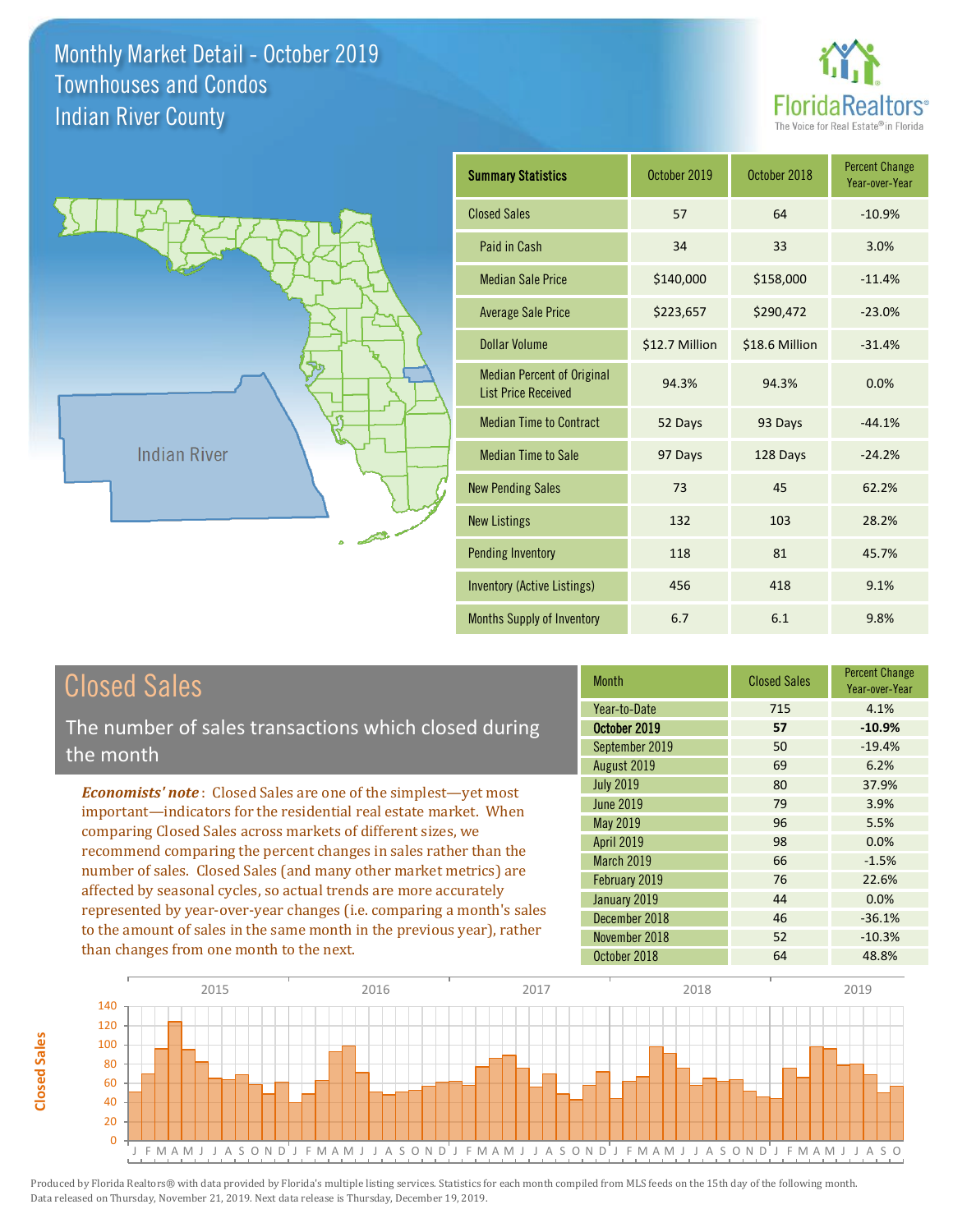this statistic should be interpreted with care.



31 -41.5%

| Cash Sales                                                                     | <b>Month</b>      | <b>Cash Sales</b> | <b>Percent Change</b><br>Year-over-Year |
|--------------------------------------------------------------------------------|-------------------|-------------------|-----------------------------------------|
|                                                                                | Year-to-Date      | 497               | 3.5%                                    |
| The number of Closed Sales during the month in which                           | October 2019      | 34                | 3.0%                                    |
| buyers exclusively paid in cash                                                | September 2019    | 38                | 5.6%                                    |
|                                                                                | August 2019       | 49                | 28.9%                                   |
|                                                                                | <b>July 2019</b>  | 51                | 18.6%                                   |
|                                                                                | June 2019         | 50                | $-10.7%$                                |
| <b>Economists' note:</b> Cash Sales can be a useful indicator of the extent to | May 2019          | 72                | 12.5%                                   |
| which investors are participating in the market. Why? Investors are            | <b>April 2019</b> | 68                | $-9.3%$                                 |
| far more likely to have the funds to purchase a home available up front,       | <b>March 2019</b> | 47                | $-4.1%$                                 |
| whereas the typical homebuyer requires a mortgage or some other                | February 2019     | 57                | 26.7%                                   |
| form of financing. There are, of course, many possible exceptions, so          | January 2019      | 31                | $-24.4%$                                |

October 2018 **33** 17.9% 0 20 40 60 80 100 120 2015 2016 2017 2018 2019

J F M A M J J A S O N D J F M A M J J A S O N D J F M A M J J A S O N D J F M A M J J A S O N D J F M A M J J A S O

December 2018

## Cash Sales as a Percentage of Closed Sales

The percentage of Closed Sales during the month which were Cash Sales

*Economists' note* : This statistic is simply another way of viewing Cash Sales. The remaining percentages of Closed Sales (i.e. those not paid fully in cash) each month involved some sort of financing, such as mortgages, owner/seller financing, assumed loans, etc.

| <b>Month</b>      | <b>Percent of Closed</b><br>Sales Paid in Cash | <b>Percent Change</b><br>Year-over-Year |
|-------------------|------------------------------------------------|-----------------------------------------|
| Year-to-Date      | 69.5%                                          | $-0.6%$                                 |
| October 2019      | 59.6%                                          | 15.5%                                   |
| September 2019    | 76.0%                                          | 30.8%                                   |
| August 2019       | 71.0%                                          | 21.4%                                   |
| <b>July 2019</b>  | 63.8%                                          | $-13.9%$                                |
| <b>June 2019</b>  | 63.3%                                          | $-14.1%$                                |
| May 2019          | 75.0%                                          | 6.7%                                    |
| <b>April 2019</b> | 69.4%                                          | $-9.3%$                                 |
| <b>March 2019</b> | 71.2%                                          | $-2.6%$                                 |
| February 2019     | 75.0%                                          | 3.3%                                    |
| January 2019      | 70.5%                                          | $-24.4%$                                |
| December 2018     | 67.4%                                          | $-8.4%$                                 |
| November 2018     | 69.2%                                          | 21.6%                                   |
| October 2018      | 51.6%                                          | $-20.7%$                                |

November 2018 136 36 9.1%

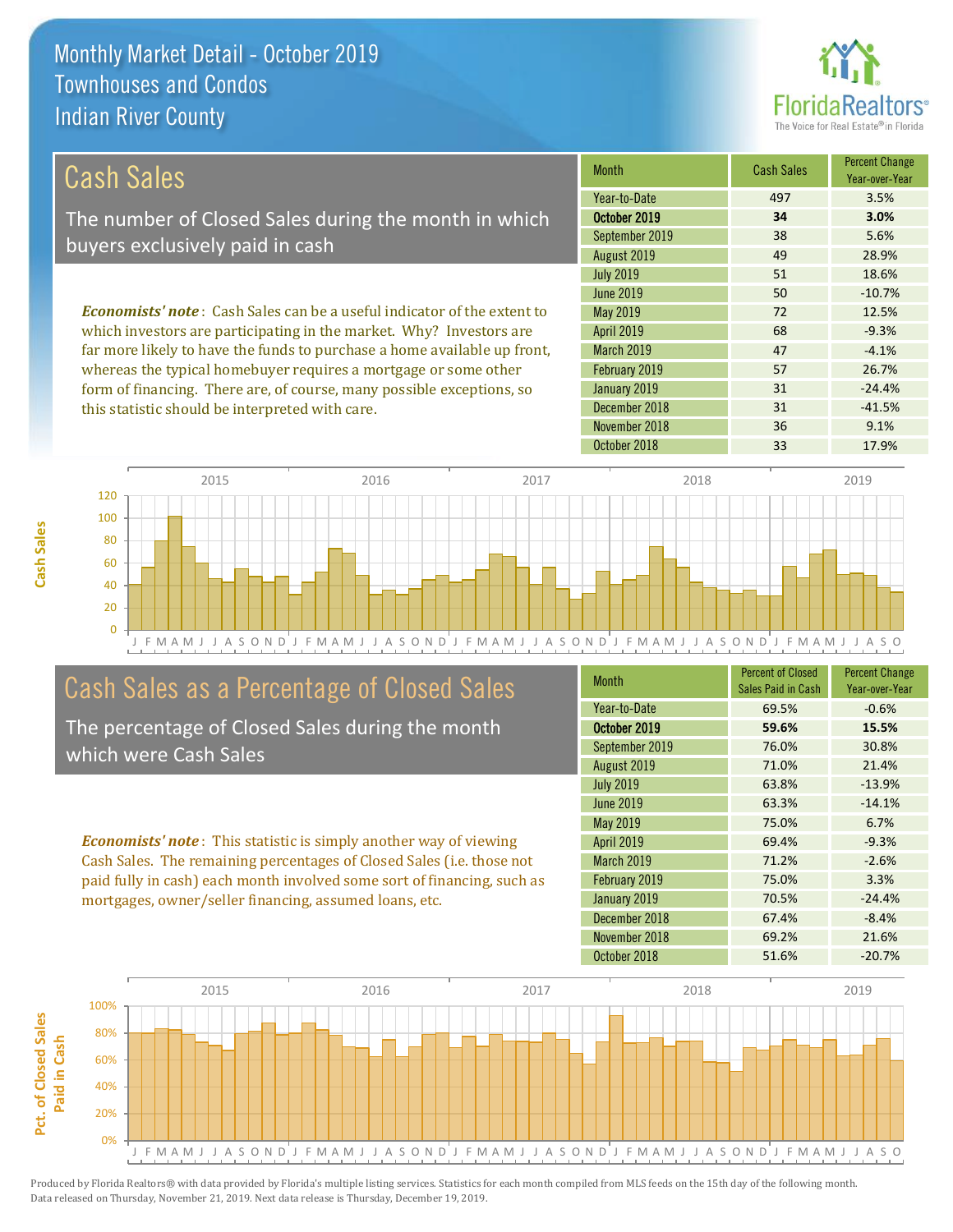

## Median Sale Price

The median sale price reported for the month (i.e. 50% of sales were above and 50% of sales were below)

*Economists' note* : Median Sale Price is our preferred summary statistic for price activity because, unlike Average Sale Price, Median Sale Price is not sensitive to high sale prices for small numbers of homes that may not be characteristic of the market area. Keep in mind that median price trends over time are not always solely caused by changes in the general value of local real estate. Median sale price only reflects the values of the homes that *sold* each month, and the mix of the types of homes that sell can change over time.

| <b>Month</b>      | <b>Median Sale Price</b> | <b>Percent Change</b><br>Year-over-Year |
|-------------------|--------------------------|-----------------------------------------|
| Year-to-Date      | \$160,250                | 9.8%                                    |
| October 2019      | \$140,000                | $-11.4%$                                |
| September 2019    | \$153,500                | 7.9%                                    |
| August 2019       | \$155,000                | 2.0%                                    |
| <b>July 2019</b>  | \$154,250                | 5.3%                                    |
| <b>June 2019</b>  | \$152,900                | $-9.0%$                                 |
| May 2019          | \$204,000                | 45.7%                                   |
| <b>April 2019</b> | \$184,250                | 7.1%                                    |
| March 2019        | \$175,000                | 34.6%                                   |
| February 2019     | \$143,750                | 10.6%                                   |
| January 2019      | \$143,500                | 12.5%                                   |
| December 2018     | \$152,500                | 10.1%                                   |
| November 2018     | \$166,000                | 21.2%                                   |
| October 2018      | \$158,000                | 12.9%                                   |



#### Average Sale Price

The average sale price reported for the month (i.e. total sales in dollars divided by the number of sales)

*Economists' note* : Usually, we prefer Median Sale Price over Average Sale Price as a summary statistic for home prices. However, Average Sale Price does have its uses—particularly when it is analyzed alongside the Median Sale Price. For one, the relative difference between the two statistics can provide some insight into the market for higher-end homes in an area.

| Month            | <b>Average Sale Price</b> | <b>Percent Change</b><br>Year-over-Year |
|------------------|---------------------------|-----------------------------------------|
| Year-to-Date     | \$277,945                 | 9.8%                                    |
| October 2019     | \$223,657                 | $-23.0%$                                |
| September 2019   | \$216,370                 | 4.0%                                    |
| August 2019      | \$211,180                 | $-9.7%$                                 |
| <b>July 2019</b> | \$285,630                 | 29.3%                                   |
| <b>June 2019</b> | \$298,420                 | 10.5%                                   |
| May 2019         | \$298,964                 | 44.5%                                   |
| April 2019       | \$346,117                 | $-7.9%$                                 |
| March 2019       | \$309,866                 | 64.1%                                   |
| February 2019    | \$217,632                 | $-9.8%$                                 |
| January 2019     | \$330,802                 | 36.9%                                   |
| December 2018    | \$220,007                 | 17.5%                                   |
| November 2018    | \$334,248                 | 57.8%                                   |
| October 2018     | \$290,472                 | 35.1%                                   |



Produced by Florida Realtors® with data provided by Florida's multiple listing services. Statistics for each month compiled from MLS feeds on the 15th day of the following month. Data released on Thursday, November 21, 2019. Next data release is Thursday, December 19, 2019.

**Average Sale Price**

Average Sale Price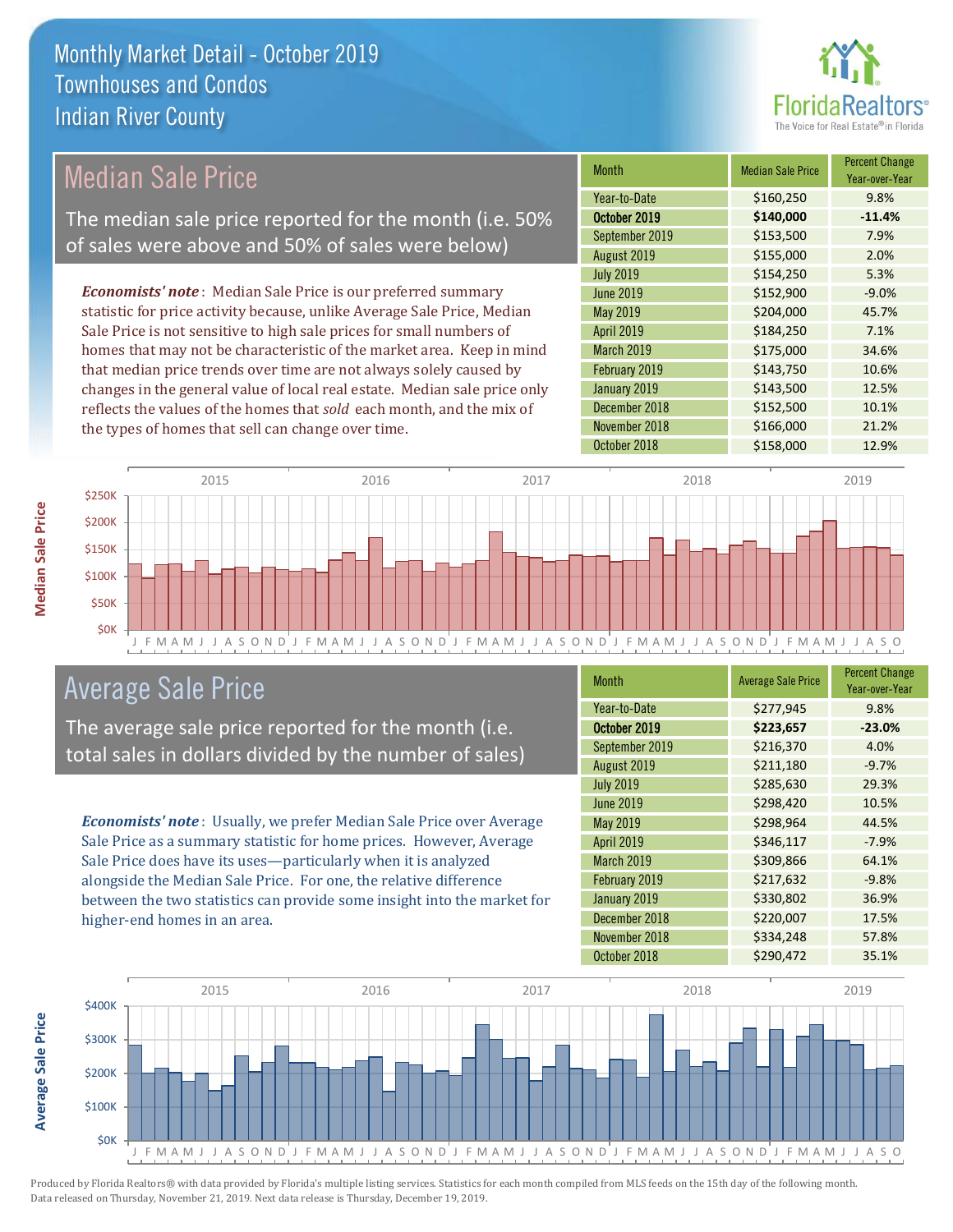

#### ollar Volume

The sum of the sale prices for all sales which closed during the month

*Economists' note* : Dollar Volume is simply the sum of all sale prices in a given time period, and can quickly be calculated by multiplying Closed Sales by Average Sale Price. It is a strong indicator of the health of the real estate industry in a market, and is of particular interest to real estate professionals, investors, analysts, and government agencies. Potential home sellers and home buyers, on the other hand, will likely be better served by paying attention to trends in the two components of Dollar Volume (i.e. sales and prices) individually.

| <b>Month</b>      | <b>Dollar Volume</b> | <b>Percent Change</b><br>Year-over-Year |
|-------------------|----------------------|-----------------------------------------|
| Year-to-Date      | \$198.7 Million      | 14.3%                                   |
| October 2019      | \$12.7 Million       | $-31.4%$                                |
| September 2019    | \$10.8 Million       | $-16.1%$                                |
| August 2019       | \$14.6 Million       | $-4.2%$                                 |
| <b>July 2019</b>  | \$22.9 Million       | 78.3%                                   |
| June 2019         | \$23.6 Million       | 14.9%                                   |
| <b>May 2019</b>   | \$28.7 Million       | 52.4%                                   |
| <b>April 2019</b> | \$33.9 Million       | $-7.9%$                                 |
| March 2019        | \$20.5 Million       | 61.6%                                   |
| February 2019     | \$16.5 Million       | 10.6%                                   |
| January 2019      | \$14.6 Million       | 36.9%                                   |
| December 2018     | \$10.1 Million       | $-24.9%$                                |
| November 2018     | \$17.4 Million       | 41.5%                                   |
| October 2018      | \$18.6 Million       | 101.1%                                  |



## Median Percent of Original List Price Received

The median of the sale price (as a percentage of the original list price) across all properties selling during the month

*Economists' note* : The Median Percent of Original List Price Received is useful as an indicator of market recovery, since it typically rises as buyers realize that the market may be moving away from them and they need to match the selling price (or better it) in order to get a contract on the house. This is usually the last measure to indicate a market has shifted from down to up, so it is what we would call a *lagging* indicator.

| <b>Month</b>     | Med. Pct. of Orig.<br><b>List Price Received</b> | <b>Percent Change</b><br>Year-over-Year |
|------------------|--------------------------------------------------|-----------------------------------------|
| Year-to-Date     | 93.5%                                            | $-1.1%$                                 |
| October 2019     | 94.3%                                            | 0.0%                                    |
| September 2019   | 93.2%                                            | $-0.6%$                                 |
| August 2019      | 92.6%                                            | $-2.0%$                                 |
| <b>July 2019</b> | 93.1%                                            | $-0.6%$                                 |
| June 2019        | 92.4%                                            | $-1.1%$                                 |
| <b>May 2019</b>  | 93.8%                                            | $-1.7%$                                 |
| April 2019       | 93.6%                                            | $-2.2%$                                 |
| March 2019       | 93.2%                                            | $-1.9%$                                 |
| February 2019    | 93.9%                                            | 0.0%                                    |
| January 2019     | 94.9%                                            | $-0.3%$                                 |
| December 2018    | 93.1%                                            | $-2.9%$                                 |
| November 2018    | 94.4%                                            | $-0.2%$                                 |
| October 2018     | 94.3%                                            | $-0.9%$                                 |

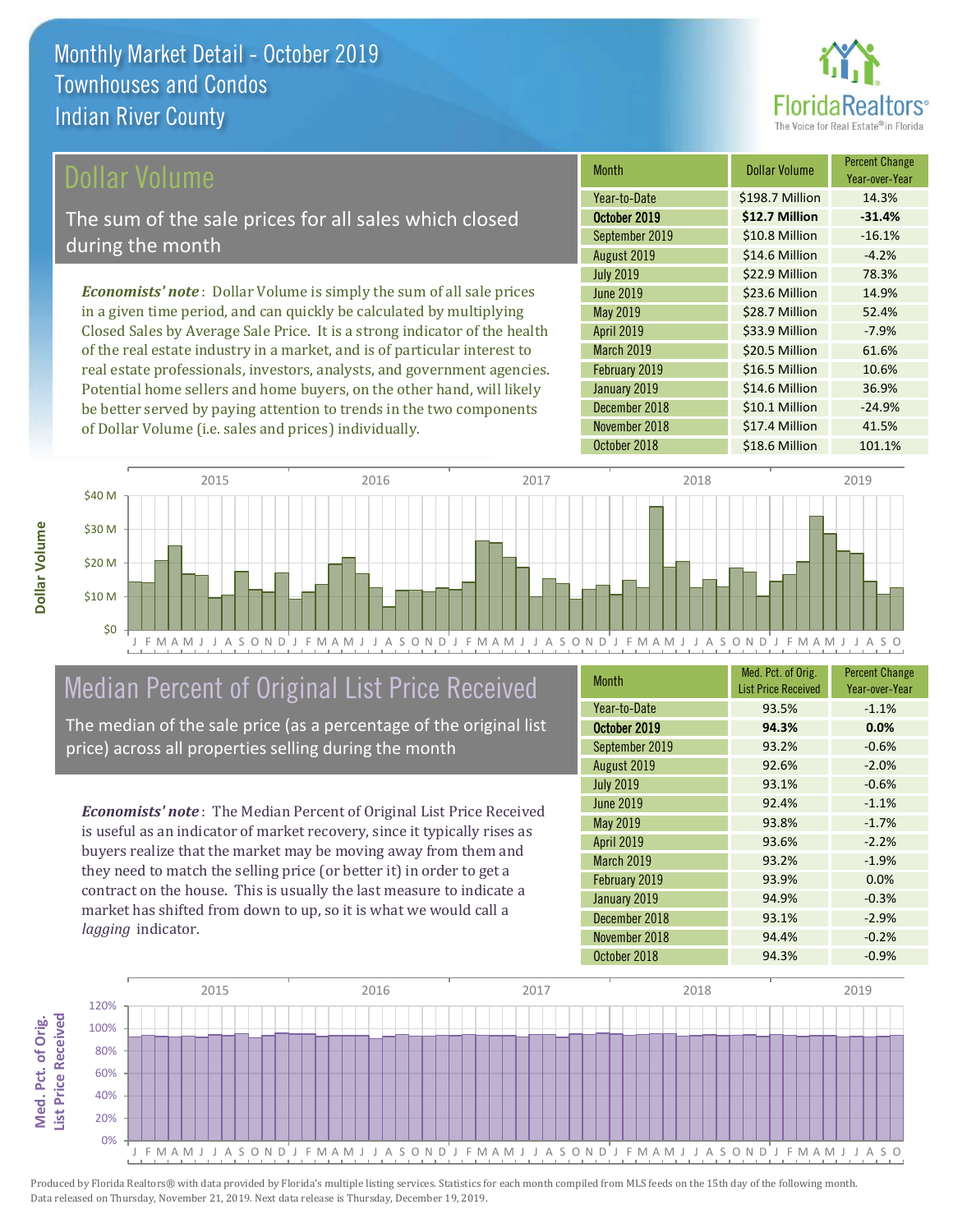

## Median Time to Contract

The median number of days between the listing date and contract date for all Closed Sales during the month

*Economists' note* : Like Time to Sale, Time to Contract is a measure of the length of the home selling process calculated for sales which closed during the month. The difference is that Time to Contract measures the number of days between the initial listing of a property and the signing of the contract which eventually led to the closing of the sale. When the gap between Median Time to Contract and Median Time to Sale grows, it is usually a sign of longer closing times and/or declining numbers of cash sales.

| <b>Month</b>      | <b>Median Time to</b><br>Contract | <b>Percent Change</b><br>Year-over-Year |
|-------------------|-----------------------------------|-----------------------------------------|
| Year-to-Date      | 59 Days                           | 25.5%                                   |
| October 2019      | 52 Days                           | $-44.1%$                                |
| September 2019    | 106 Days                          | 158.5%                                  |
| August 2019       | 57 Days                           | $-5.0%$                                 |
| <b>July 2019</b>  | 84 Days                           | $-2.3%$                                 |
| <b>June 2019</b>  | 50 Days                           | 31.6%                                   |
| May 2019          | 56 Days                           | 47.4%                                   |
| <b>April 2019</b> | 40 Days                           | 8.1%                                    |
| March 2019        | 67 Days                           | 63.4%                                   |
| February 2019     | 79 Days                           | 79.5%                                   |
| January 2019      | 58 Days                           | 7.4%                                    |
| December 2018     | 52 Days                           | 13.0%                                   |
| November 2018     | 68 Days                           | $-15.0%$                                |
| October 2018      | 93 Days                           | 102.2%                                  |



### Median Time to Sale

**Median Time to Contract**

**Median Time to** 

The median number of days between the listing date and closing date for all Closed Sales during the month

*Economists' note* : Time to Sale is a measure of the length of the home selling process, calculated as the number of days between the initial listing of a property and the closing of the sale. *Median* Time to Sale is the amount of time the "middle" property selling this month was on the market. That is, 50% of homes selling this month took *less* time to sell, and 50% of homes took *more* time to sell. Median Time to Sale gives a more accurate picture than Average Time to Sale, which can be skewed upward by small numbers of properties taking an abnormally long time to sell.

| <b>Month</b>      | <b>Median Time to Sale</b> | <b>Percent Change</b><br>Year-over-Year |
|-------------------|----------------------------|-----------------------------------------|
| Year-to-Date      | 102 Days                   | 10.9%                                   |
| October 2019      | 97 Days                    | $-24.2%$                                |
| September 2019    | 161 Days                   | 98.8%                                   |
| August 2019       | 86 Days                    | $-20.4%$                                |
| <b>July 2019</b>  | 128 Days                   | 4.9%                                    |
| <b>June 2019</b>  | 93 Days                    | 14.8%                                   |
| May 2019          | 99 Days                    | 20.7%                                   |
| <b>April 2019</b> | 88 Days                    | 11.4%                                   |
| March 2019        | 101 Days                   | 31.2%                                   |
| February 2019     | 101 Days                   | 27.8%                                   |
| January 2019      | 95 Days                    | 0.0%                                    |
| December 2018     | 89 Days                    | 9.9%                                    |
| November 2018     | 115 Days                   | 1.8%                                    |
| October 2018      | 128 Days                   | 25.5%                                   |

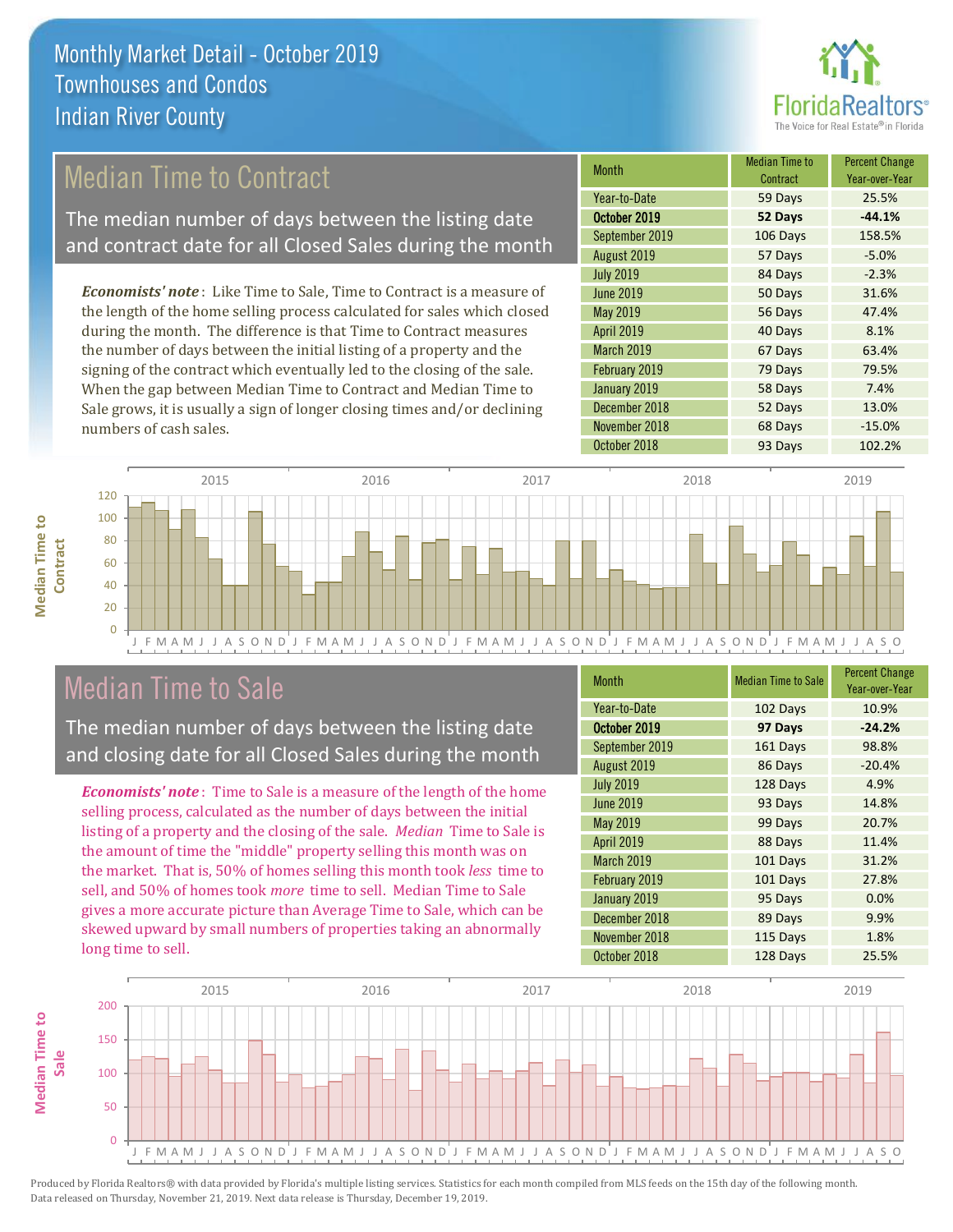

| New Pending Sales                                                              | <b>Month</b>      | <b>New Pending Sales</b> | <b>Percent Change</b><br>Year-over-Year |
|--------------------------------------------------------------------------------|-------------------|--------------------------|-----------------------------------------|
|                                                                                | Year-to-Date      | 770                      | 3.1%                                    |
| The number of listed properties that went under                                | October 2019      | 73                       | 62.2%                                   |
| contract during the month                                                      | September 2019    | 55                       | 12.2%                                   |
|                                                                                | August 2019       | 63                       | $-21.3%$                                |
|                                                                                | <b>July 2019</b>  | 67                       | 13.6%                                   |
| <b>Economists' note</b> : Because of the typical length of time it takes for a | June 2019         | 71                       | 6.0%                                    |
| sale to close, economists consider Pending Sales to be a decent                | May 2019          | 91                       | 15.2%                                   |
| indicator of potential future Closed Sales. It is important to bear in         | <b>April 2019</b> | 91                       | $-2.2%$                                 |
| mind, however, that not all Pending Sales will be closed successfully.         | <b>March 2019</b> | 96                       | $-6.8%$                                 |
| So, the effectiveness of Pending Sales as a future indicator of Closed         | February 2019     | 78                       | $-12.4%$                                |
| Sales is susceptible to changes in market conditions such as the               | January 2019      | 85                       | 2.4%                                    |



## New Listings

distressed properties for sale.

The number of properties put onto the market during the month

availability of financing for homebuyers and the inventory of

*Economists' note* : New Listings tend to rise in delayed response to increasing prices, so they are often seen as a lagging indicator of market health. As prices rise, potential sellers raise their estimations of value—and in the most recent cycle, rising prices have freed up many potential sellers who were previously underwater on their mortgages. Note that in our calculations, we take care to not include properties that were recently taken off the market and quickly relisted, since these are not really *new* listings.

| <b>Month</b>      | <b>New Listings</b> | <b>Percent Change</b><br>Year-over-Year |
|-------------------|---------------------|-----------------------------------------|
| Year-to-Date      | 1,051               | 4.8%                                    |
| October 2019      | 132                 | 28.2%                                   |
| September 2019    | 65                  | $-8.5%$                                 |
| August 2019       | 85                  | $-18.3%$                                |
| <b>July 2019</b>  | 84                  | 29.2%                                   |
| <b>June 2019</b>  | 72                  | 2.9%                                    |
| May 2019          | 82                  | 9.3%                                    |
| April 2019        | 114                 | $-2.6%$                                 |
| <b>March 2019</b> | 137                 | 7.0%                                    |
| February 2019     | 125                 | $-13.2%$                                |
| January 2019      | 155                 | 23.0%                                   |
| December 2018     | 73                  | 7.4%                                    |
| November 2018     | 110                 | 39.2%                                   |
| October 2018      | 103                 | 9.6%                                    |

December 2018 **48** 2.1% November 2018 **58** -17.1%



Produced by Florida Realtors® with data provided by Florida's multiple listing services. Statistics for each month compiled from MLS feeds on the 15th day of the following month. Data released on Thursday, November 21, 2019. Next data release is Thursday, December 19, 2019.

**New Listings**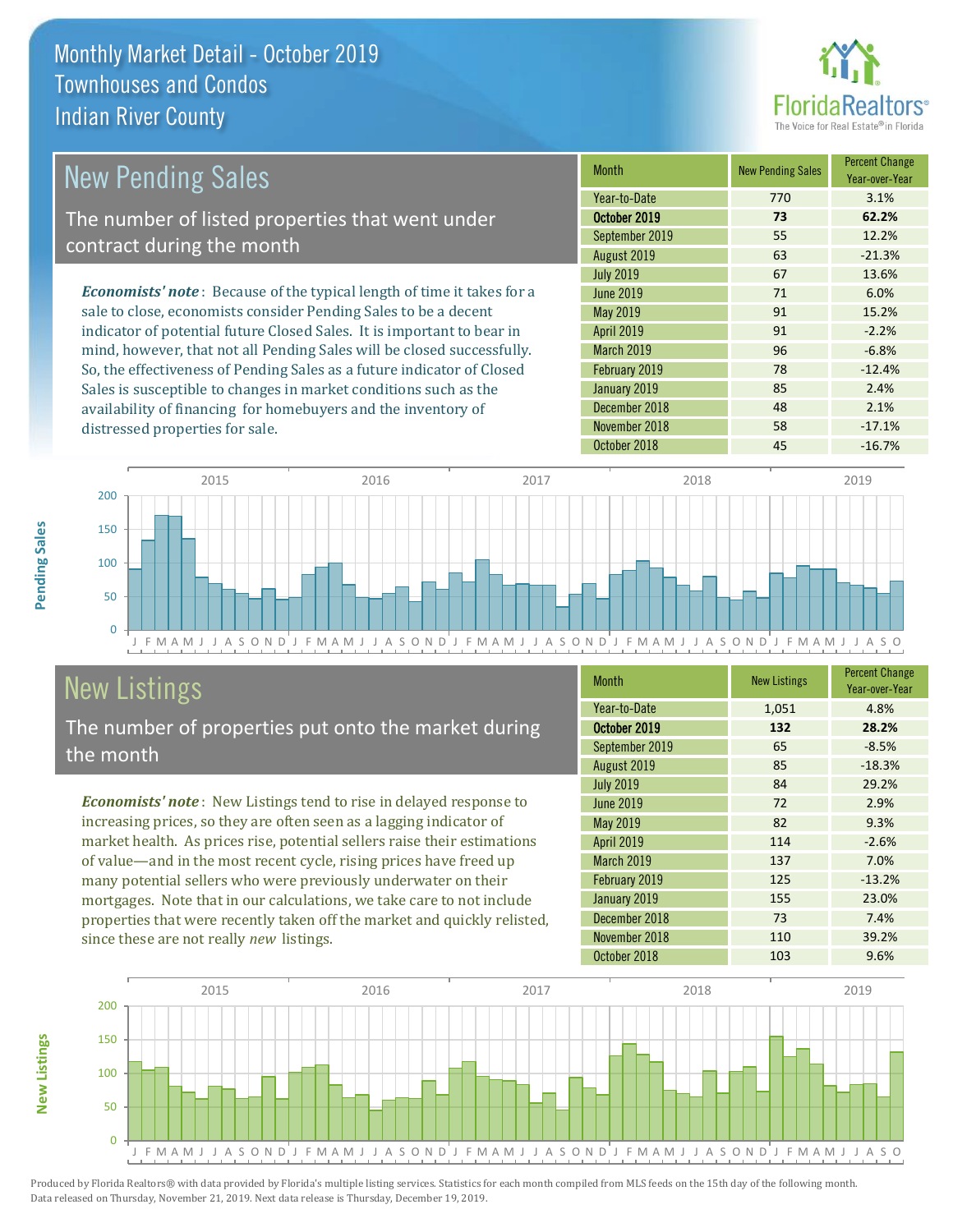

## *Economists' note* : There are a number of ways to define and calculate Inventory. Our method is to simply count the number of active listings Inventory (Active Listings) The number of property listings active at the end of the month

on the last day of the month, and hold this number to compare with the same month the following year. Inventory rises when New Listings are outpacing the number of listings that go off-market (regardless of whether they actually sell). Likewise, it falls when New Listings aren't keeping up with the rate at which homes are going off-market.

| <b>Month</b>             | Inventory | <b>Percent Change</b><br>Year-over-Year |
|--------------------------|-----------|-----------------------------------------|
| <b>YTD (Monthly Avg)</b> | 483       | 23.8%                                   |
| October 2019             | 456       | 9.1%                                    |
| September 2019           | 418       | 14.5%                                   |
| August 2019              | 430       | 17.2%                                   |
| <b>July 2019</b>         | 443       | 26.2%                                   |
| June 2019                | 463       | 28.6%                                   |
| May 2019                 | 517       | 27.0%                                   |
| <b>April 2019</b>        | 539       | 27.4%                                   |
| March 2019               | 530       | 27.7%                                   |
| February 2019            | 537       | 27.6%                                   |
| January 2019             | 501       | 35.8%                                   |
| December 2018            | 443       | 35.9%                                   |
| November 2018            | 453       | 44.7%                                   |
| October 2018             | 418       | 20.5%                                   |



## Months Supply of Inventory

An estimate of the number of months it will take to deplete the current Inventory given recent sales rates

*Economists' note* : MSI is a useful indicator of market conditions. The benchmark for a balanced market (favoring neither buyer nor seller) is 5.5 months of inventory. Anything higher is traditionally a buyers' market, and anything lower is a sellers' market. There is no single accepted way of calculating MSI. A common method is to divide current Inventory by the most recent month's Closed Sales count, but this count is a usually poor predictor of future Closed Sales due to seasonal cycles. To eliminate seasonal effects, we use the 12-month average of monthly Closed Sales instead.

| <b>Month</b>             | <b>Months Supply</b> | <b>Percent Change</b><br>Year-over-Year |
|--------------------------|----------------------|-----------------------------------------|
| <b>YTD (Monthly Avg)</b> | 7.2                  | 22.0%                                   |
| October 2019             | 6.7                  | 9.8%                                    |
| September 2019           | 6.1                  | 10.9%                                   |
| August 2019              | 6.2                  | 10.7%                                   |
| <b>July 2019</b>         | 6.4                  | 20.8%                                   |
| <b>June 2019</b>         | 6.9                  | 25.5%                                   |
| <b>May 2019</b>          | 7.7                  | 24.2%                                   |
| <b>April 2019</b>        | 8.1                  | 24.6%                                   |
| <b>March 2019</b>        | 8.0                  | 23.1%                                   |
| February 2019            | 8.1                  | 24.6%                                   |
| January 2019             | 7.7                  | 35.1%                                   |
| December 2018            | 6.8                  | 38.8%                                   |
| November 2018            | 6.7                  | 39.6%                                   |
| October 2018             | 6.1                  | 15.1%                                   |

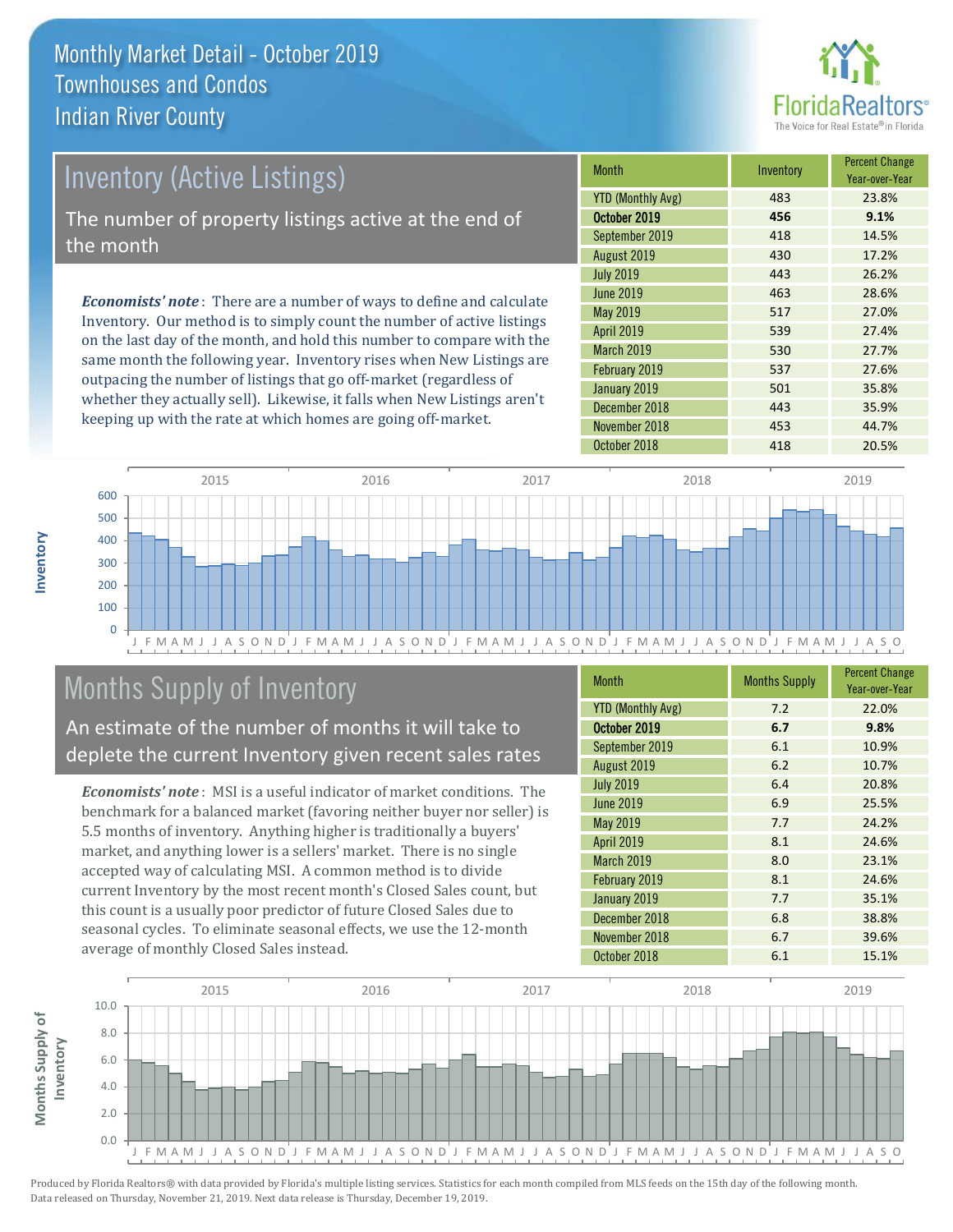

Year-over-Year

#### *Economists' note:* Closed Sales are one of the simplest—yet most important—indicators for the residential real estate market. When comparing Closed Sales across markets of different sizes, we recommend comparing the percent changes in sales rather than the number of sales. Closed Sales (and many other market metrics) are \$250,000 - \$299,999 5 66.7% \$300,000 - \$399,999 6 -45.5% \$150,000 - \$199,999 5 -37.5% \$200,000 - \$249,999 3 -40.0% \$100,000 - \$149,999 24 33.3% Sale Price Closed Sales Percent Change Less than \$50,000 0 0 N/A  $$50.000 - $99.999$  9 -30.8% Closed Sales by Sale Price The number of sales transactions which closed during the month

affected by seasonal cycles, so actual trends are more accurately represented by year-over-year changes (i.e. comparing a month's sales to the amount of sales in the same month in the previous year), rather than changes from one month to the next.



#### Median Time to Contract by Sale Price The median number of days between the listing date and contract date for all Closed Sales during the month

*Economists' note* : Like Time to Sale, Time to Contract is a measure of the length of the home selling process calculated for sales which closed during the month. The difference is that Time to Contract measures the number of days between the initial listing of a property and the signing of the contract which eventually led to the closing of the sale. When the gap between Median Time to Contract and Median Time to Sale grows, it is usually a sign of longer closing times and/or declining numbers of cash sales.

| <b>Sale Price</b>     | <b>Median Time to</b><br>Contract | <b>Percent Change</b><br>Year-over-Year |
|-----------------------|-----------------------------------|-----------------------------------------|
| Less than \$50,000    | (No Sales)                        | N/A                                     |
| $$50,000 - $99,999$   | 48 Days                           | 152.6%                                  |
| $$100,000 - $149,999$ | 31 Days                           | $-26.2%$                                |
| $$150,000 - $199,999$ | 51 Days                           | $-63.0%$                                |
| \$200,000 - \$249,999 | 184 Days                          | 162.9%                                  |
| \$250,000 - \$299,999 | 123 Days                          | $-62.0%$                                |
| \$300,000 - \$399,999 | 119 Days                          | $-34.3%$                                |
| \$400,000 - \$599,999 | 264 Days                          | 151.4%                                  |
| \$600,000 - \$999,999 | 68 Days                           | $-98.0%$                                |
| \$1,000,000 or more   | 212 Days                          | 48.3%                                   |

\$400,000 - \$599,999 2 0.0% \$600,000 - \$999,999 1 0.0%

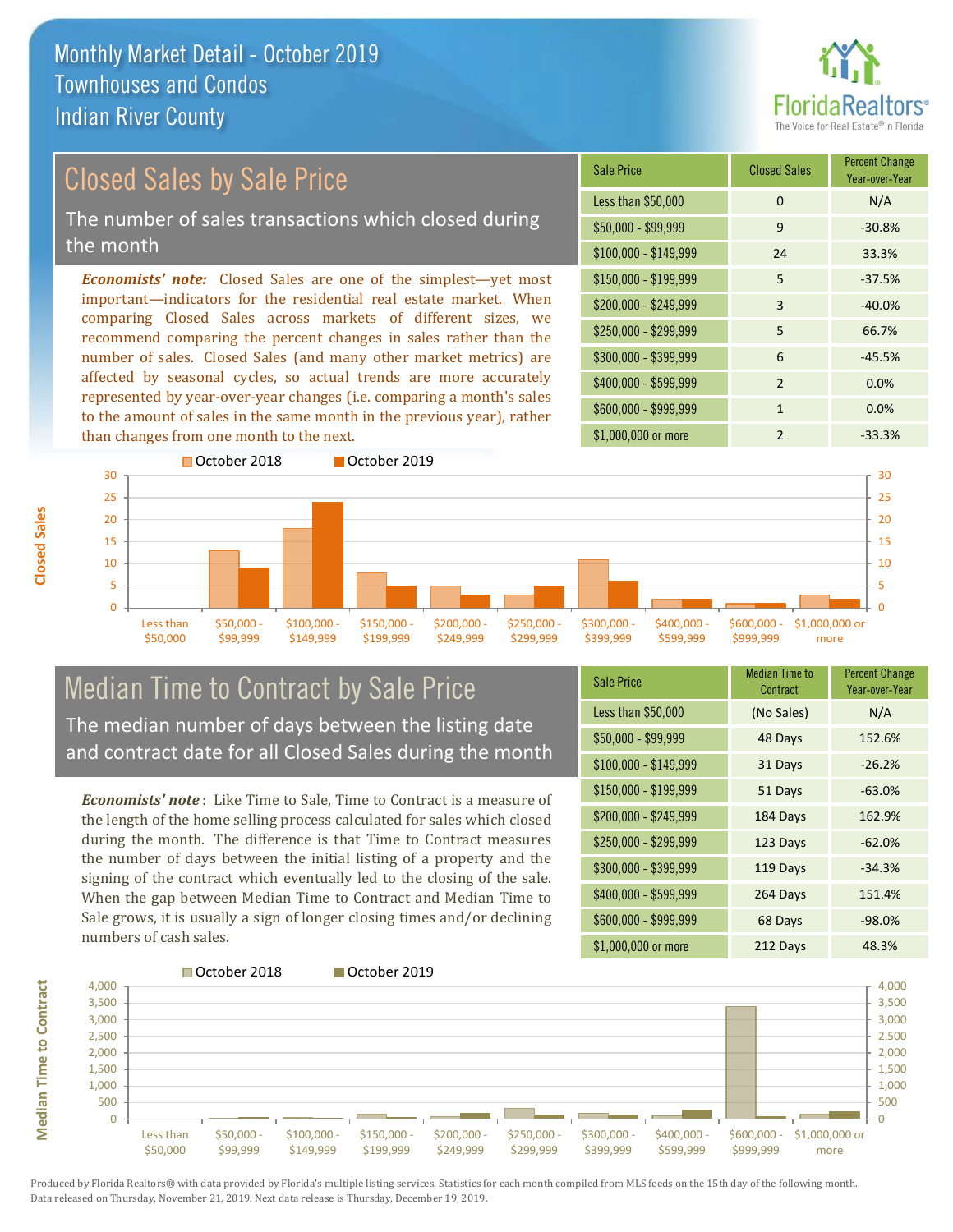

# New Listings by Initial Listing Price

The number of properties put onto the market during the month

*Economists' note:* New Listings tend to rise in delayed response to increasing prices, so they are often seen as a lagging indicator of market health. As prices rise, potential sellers raise their estimations of value—and in the most recent cycle, rising prices have freed up many potential sellers who were previously underwater on their mortgages. Note that in our calculations, we take care to not include properties that were recently taken off the market and quickly relisted, since these are not really *new* listings.

| <b>Initial Listing Price</b> | <b>New Listings</b> | <b>Percent Change</b><br>Year-over-Year |
|------------------------------|---------------------|-----------------------------------------|
| Less than \$50,000           | 0                   | N/A                                     |
| $$50,000 - $99,999$          | 17                  | 112.5%                                  |
| $$100,000 - $149,999$        | 34                  | 70.0%                                   |
| $$150,000 - $199,999$        | 14                  | 16.7%                                   |
| \$200,000 - \$249,999        | 12                  | $-7.7%$                                 |
| \$250,000 - \$299,999        | 10                  | 25.0%                                   |
| \$300,000 - \$399,999        | 17                  | 88.9%                                   |
| \$400,000 - \$599,999        | 12                  | $-14.3%$                                |
| \$600,000 - \$999,999        | 7                   | $-50.0%$                                |
| \$1,000,000 or more          | 9                   | 80.0%                                   |



#### Inventory by Current Listing Price The number of property listings active at the end of the month

*Economists' note* : There are a number of ways to define and calculate Inventory. Our method is to simply count the number of active listings on the last day of the month, and hold this number to compare with the same month the following year. Inventory rises when New Listings are outpacing the number of listings that go off-market (regardless of whether they actually sell). Likewise, it falls when New Listings aren't keeping up with the rate at which homes are going off-market.

| <b>Current Listing Price</b> | Inventory    | <b>Percent Change</b><br>Year-over-Year |
|------------------------------|--------------|-----------------------------------------|
| Less than \$50,000           | $\mathbf{1}$ | N/A                                     |
| $$50,000 - $99,999$          | 45           | 12.5%                                   |
| $$100,000 - $149,999$        | 64           | 28.0%                                   |
| $$150,000 - $199,999$        | 45           | $-10.0%$                                |
| \$200,000 - \$249,999        | 24           | $-35.1%$                                |
| \$250,000 - \$299,999        | 39           | 2.6%                                    |
| \$300,000 - \$399,999        | 80           | 66.7%                                   |
| \$400,000 - \$599,999        | 60           | $-1.6%$                                 |
| \$600,000 - \$999,999        | 47           | $-21.7%$                                |
| \$1,000,000 or more          | 51           | 50.0%                                   |



Produced by Florida Realtors® with data provided by Florida's multiple listing services. Statistics for each month compiled from MLS feeds on the 15th day of the following month. Data released on Thursday, November 21, 2019. Next data release is Thursday, December 19, 2019.

**Inventory**